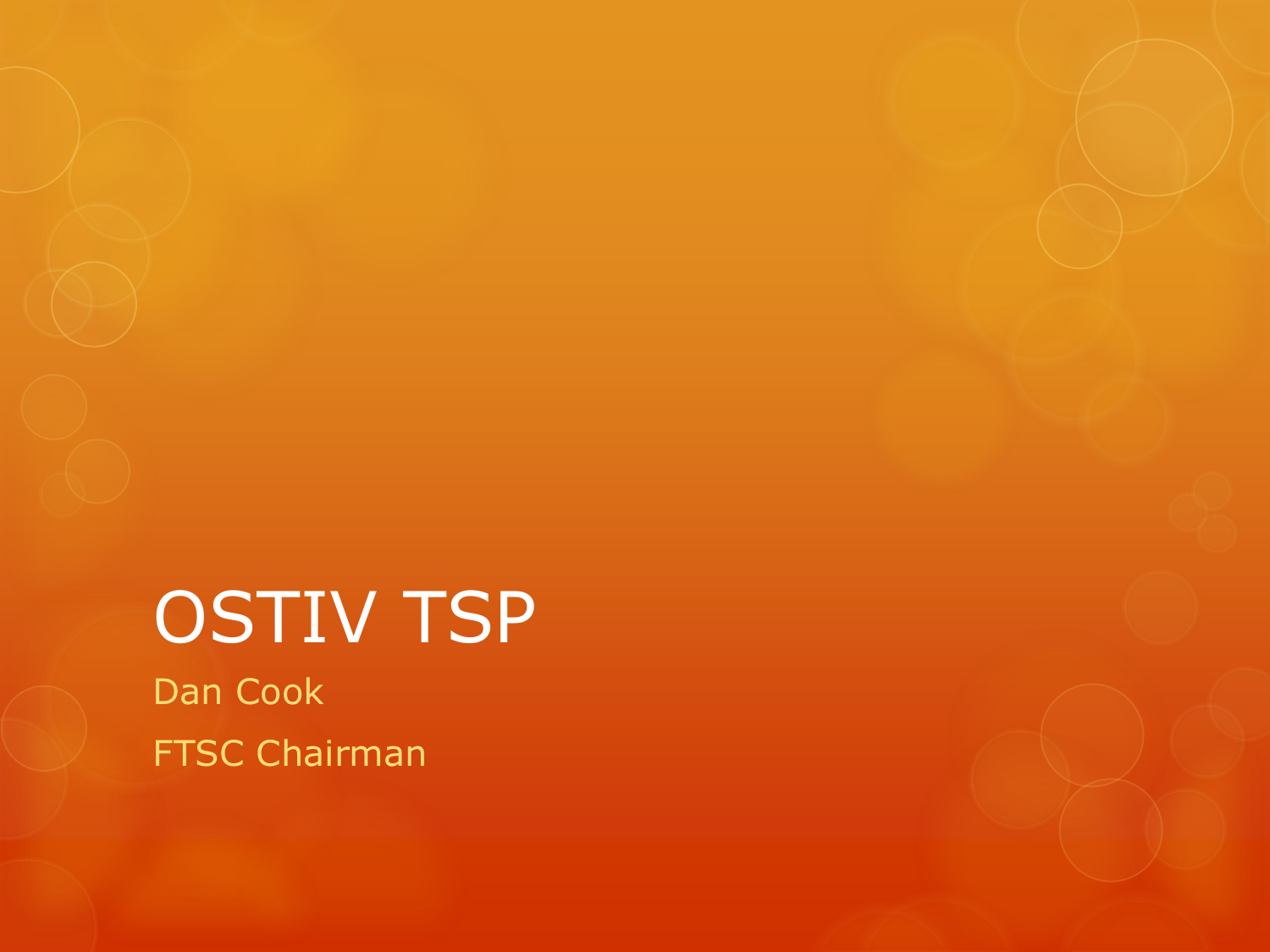#### **OSTIV**

The Organisation Scientifique et Technique Internationale de Vol à Voile (OSTIV) is the international organisation for scientific exchange in the world gliding community. It has three *Panels*: the Meteorological Panel, Sailplane Development Panel (SDP), and the Training and Safety Panel (TSP).

These operate as separate groups, with representatives from a number of gliding countries. On occasion the SDP & TSP hold joint meetings to discuss mutual areas of interest, particularly those concerning safety and training as these are affected by glider design and the airworthiness standards.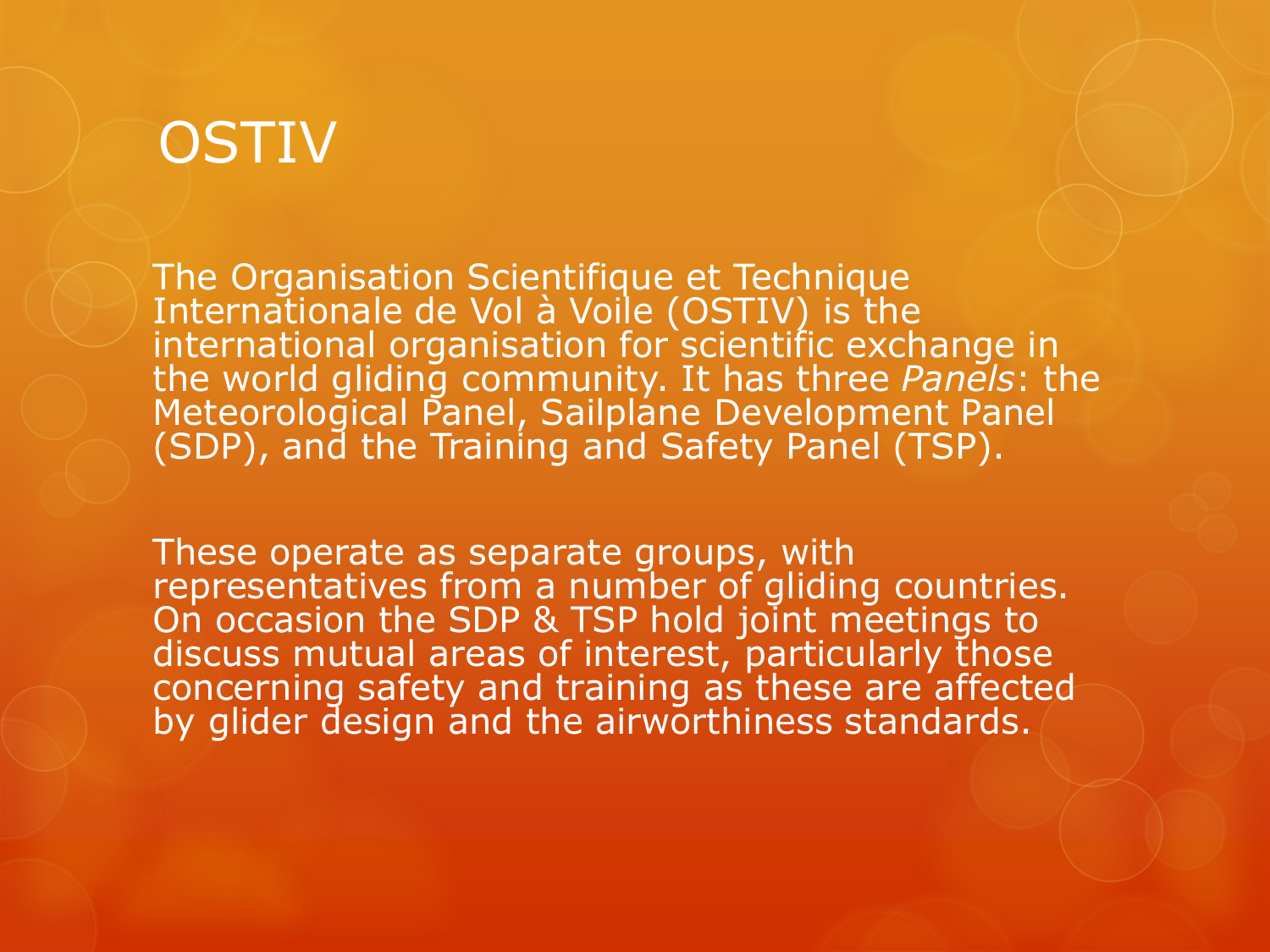## SDP & TSP

The SDP is recognised by the European Aviation Safety Authority (EASA) as the international authority on glider airworthiness, having developed the Joint Airworthiness Requirements for gliders, known as CS-22 (previously JAR-22).

The TSP collects and discusses safety records from member countries, compares training methods and successes, and develops strategies for mitigating risks through safety and training initiatives. It holds occasional flying seminars from which the delegates recommend improved training methods and safety programs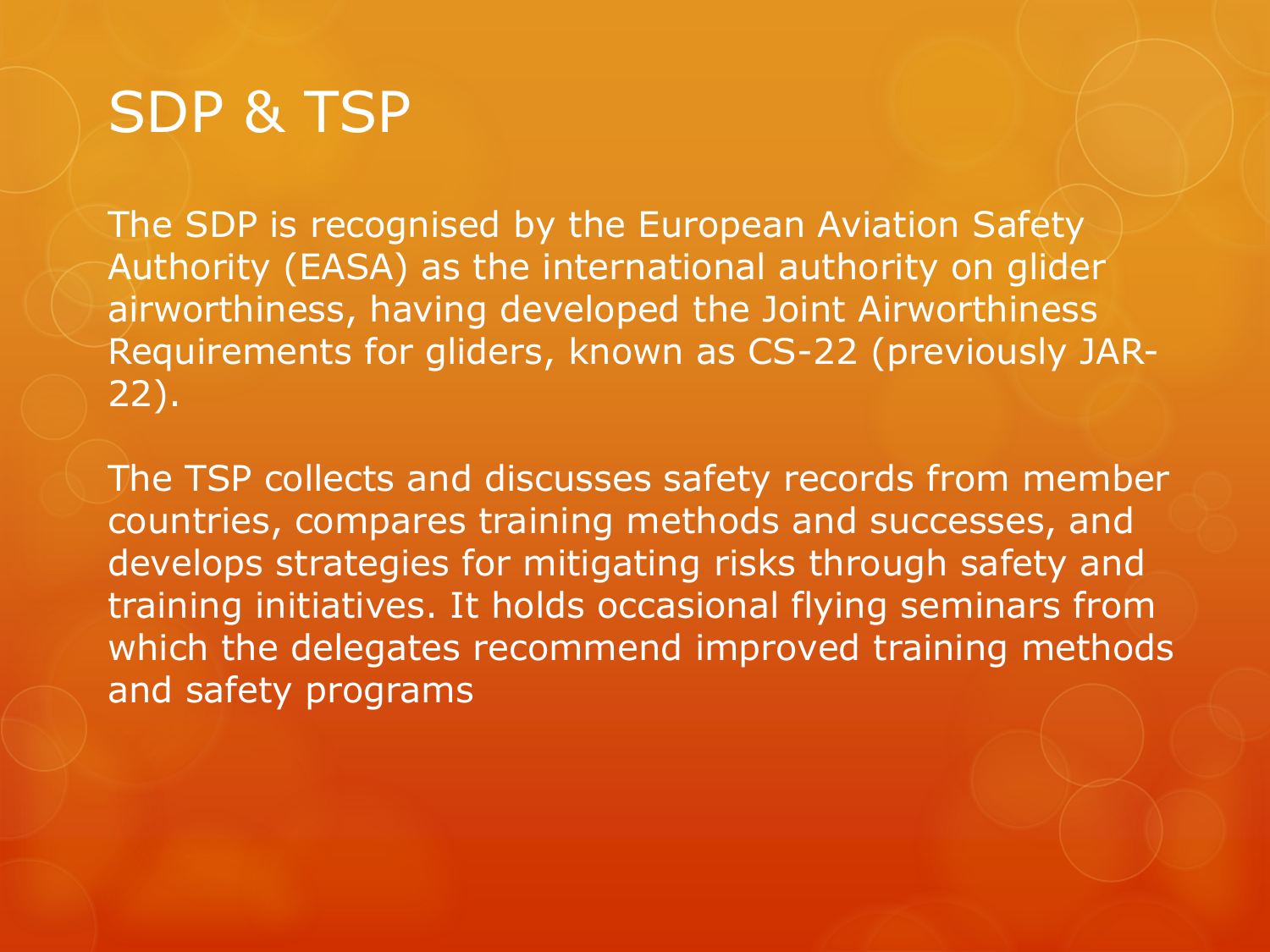#### OSTIV Congresses

OSTIV organizes Congresses during each World Gliding Contest at which papers are presented and designers, researchers and safety and training experts exchange their findings and ideas.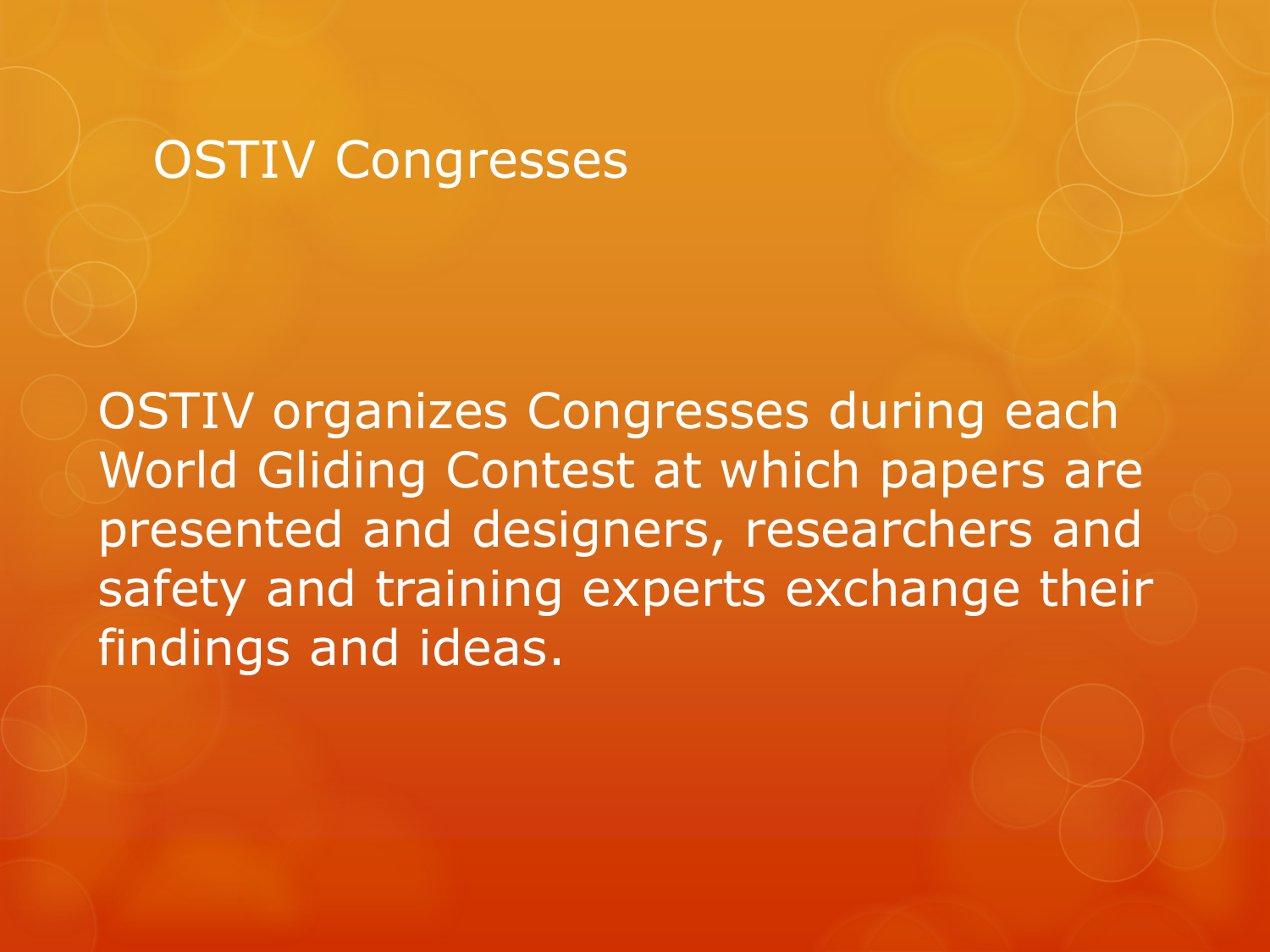#### Representatives

SAC for many years has had representatives on the SDP and the TSP. These have been a professor of aeronautics and sailplane design expert, and the chairman of the Flight Training and Safety Committee. Currently (in 2007) SAC is represented only on the TSP (see also Flight Training and Safety Committee, Terms of Reference).

The SAC Board of Directors shall from time to time appoint, and annually confirm the SAC representative(s) to OSTIV.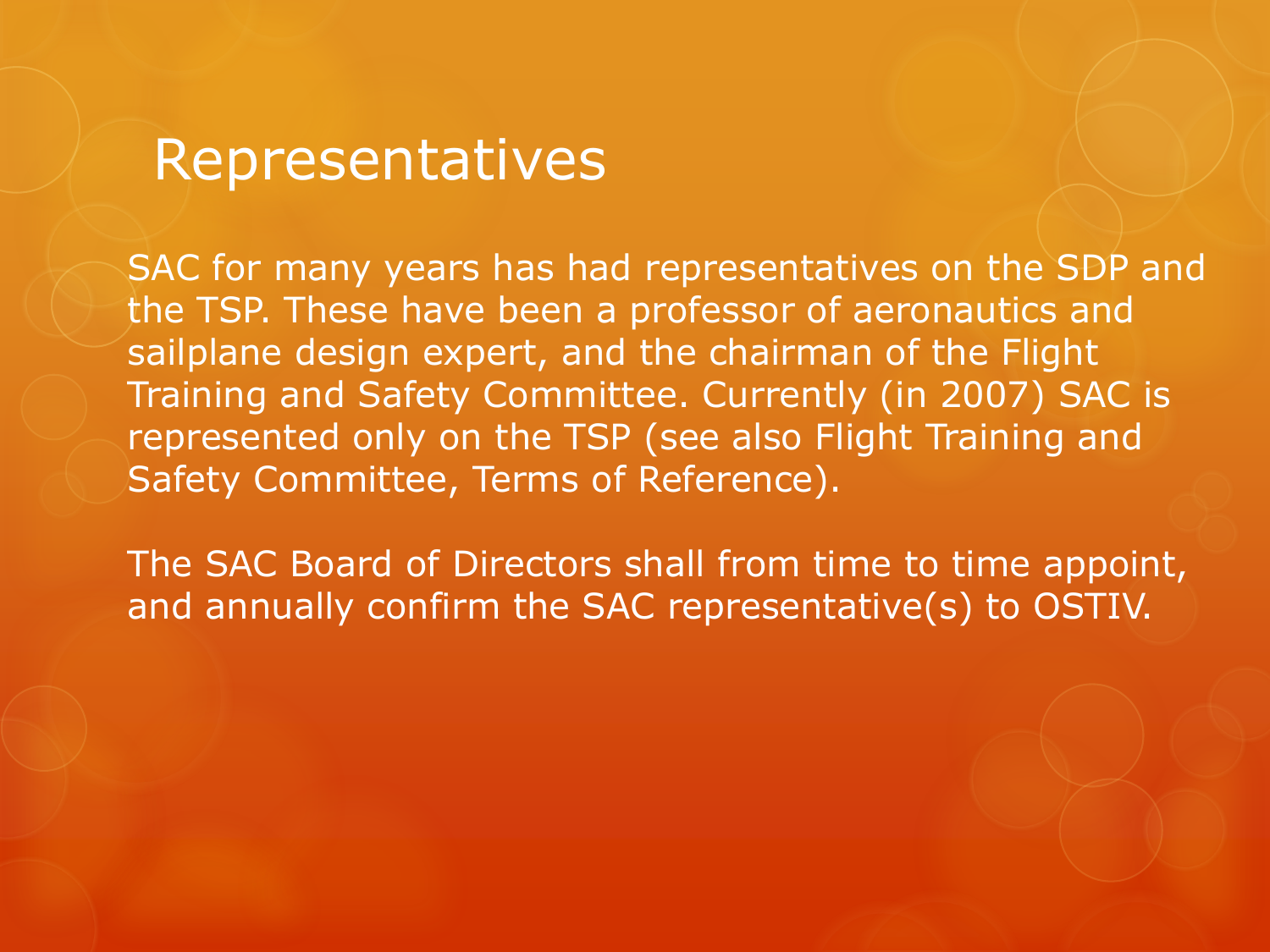### TSP GOALS

Development of functional aviation safety culture

- $\circ$  Sharing of best practices for safety and training for possible implementation into national programs
- O Standardized approach for training and procedures to develop safety for soaring tourism and competitive gliding
- O Provide statistical sampling large enough to draw reasonable conclusions on incident/accident data
- Draw on national expertise through round table consultation and evaluation of new safety and training techniques, and technologies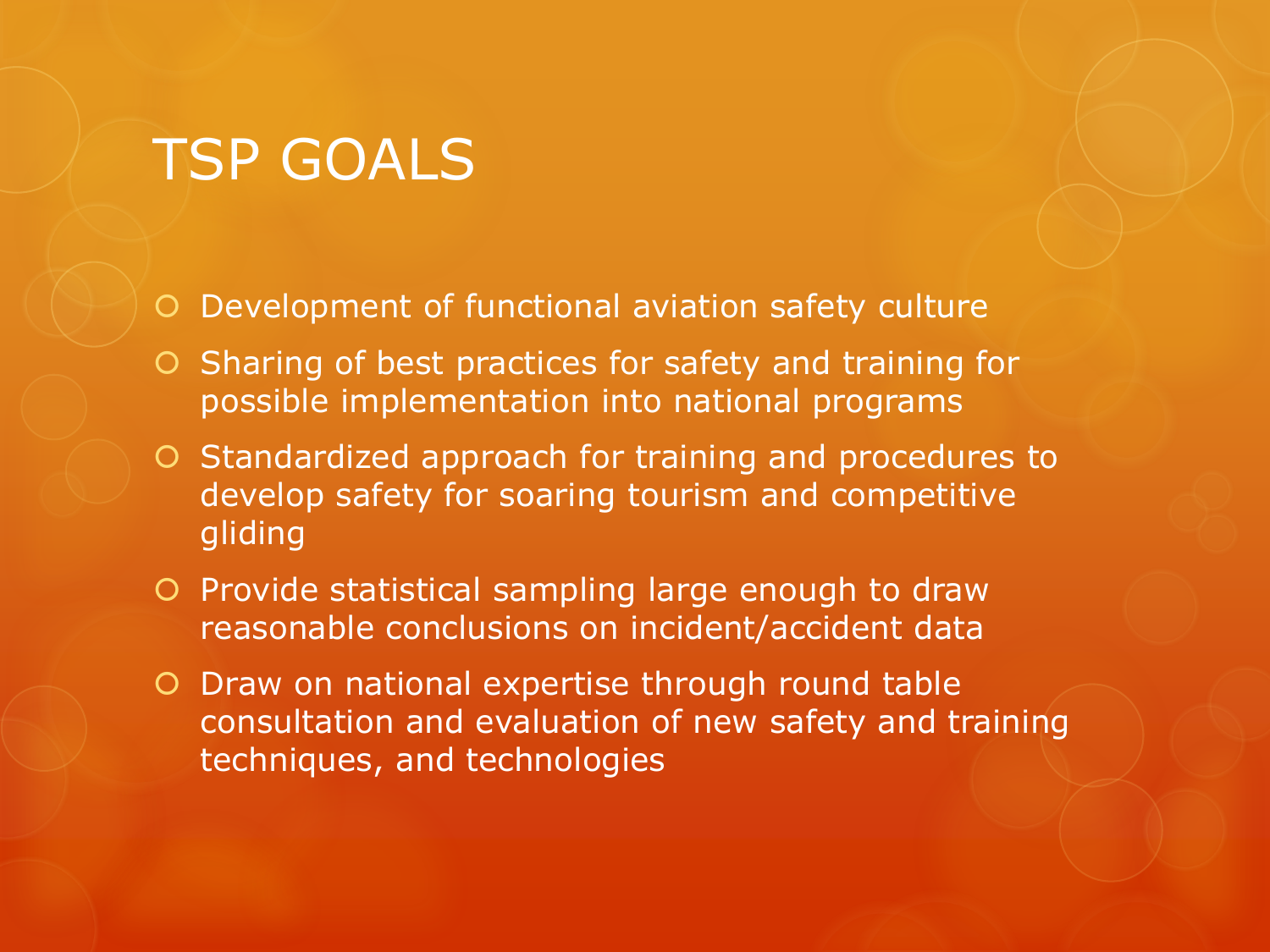## Some Past Accomplishments of **TSP**

- Standard operational guidelines for OSTIV participants and glider checklists
- Air brake design limitation recommendations for SDP
- Evaluation of new glider designs for training or safety implications
- Evaluation/recommendations of national training exercises, techniques, and curriculum including circuit patterns
- Spin training evaluation and recommendations to include awareness, avoidance, and recovery
- Evaluation/recommendations of national safety programs towards a systems approach
- Evaluation/recommendations of threats to soaring
- Development of Safety procedure recommendations for gliding contests
- Development and recommendations for use of PowerFlarm
- Recommendations for dealing with ageing pilots
- O Promulgation of safety alerts
- Development of procedures for teaching how to deal with glider emergencies
- Identifications of ways to measure stress in pilot performance
- Along with SDP develop stall warning indicators,
- Examination of the use of simulators and recommendations for use
- Fit to fly- currency stress management matrix amalgamation
- Pilot Safety in Gliding Recommendations for Immediate and Long-term Safety Initiatives
- Assist FAI expert safety group through TSP Chjairman as member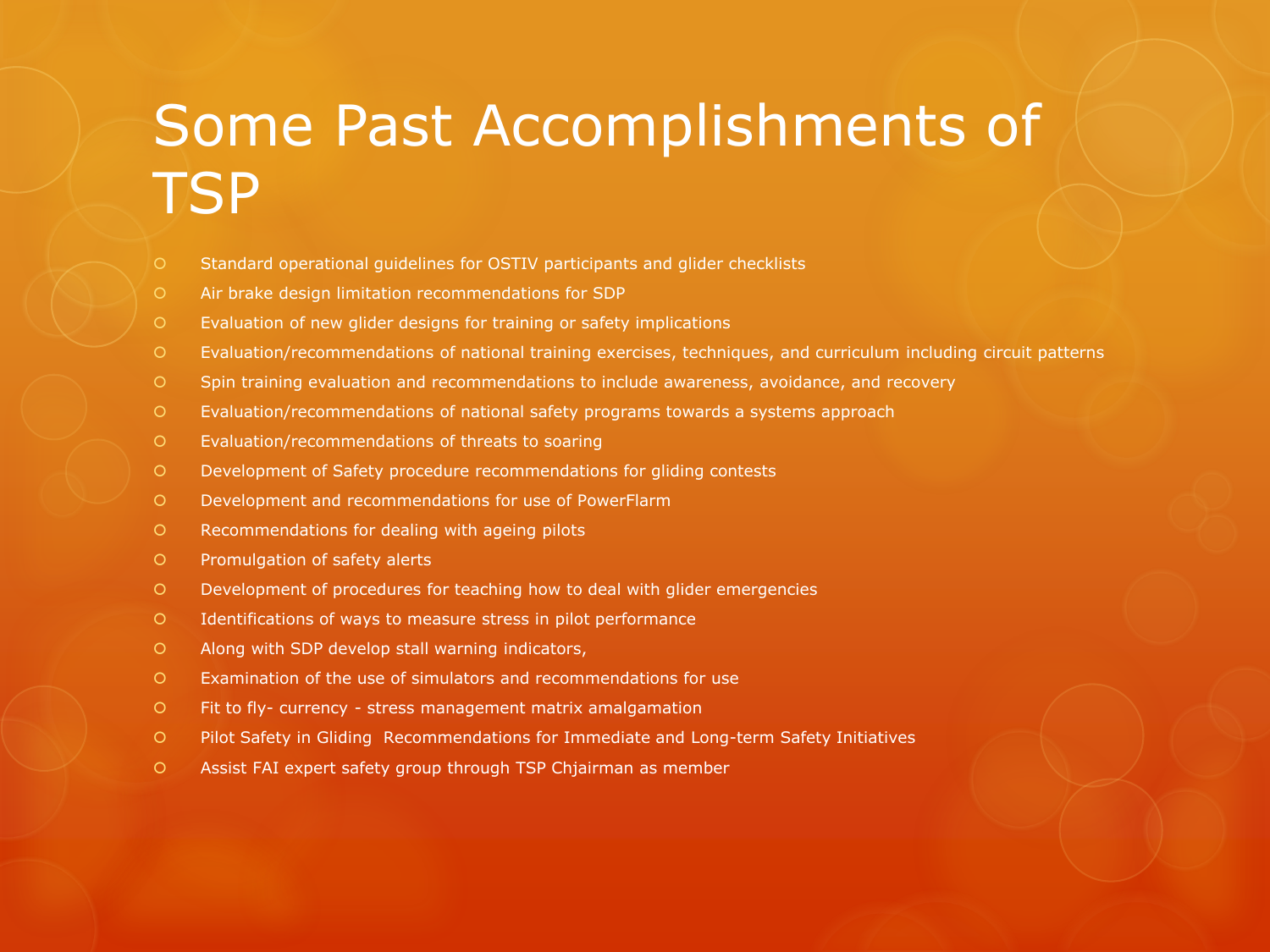#### **TSP**

- O This work is partly performed by TSP working groups to develop proposals for panel approval
- O The Panel has a two to three day Meeting every two years.
- O The Training and Safety Panel is currently chaired by: Ian Oldaker, Canada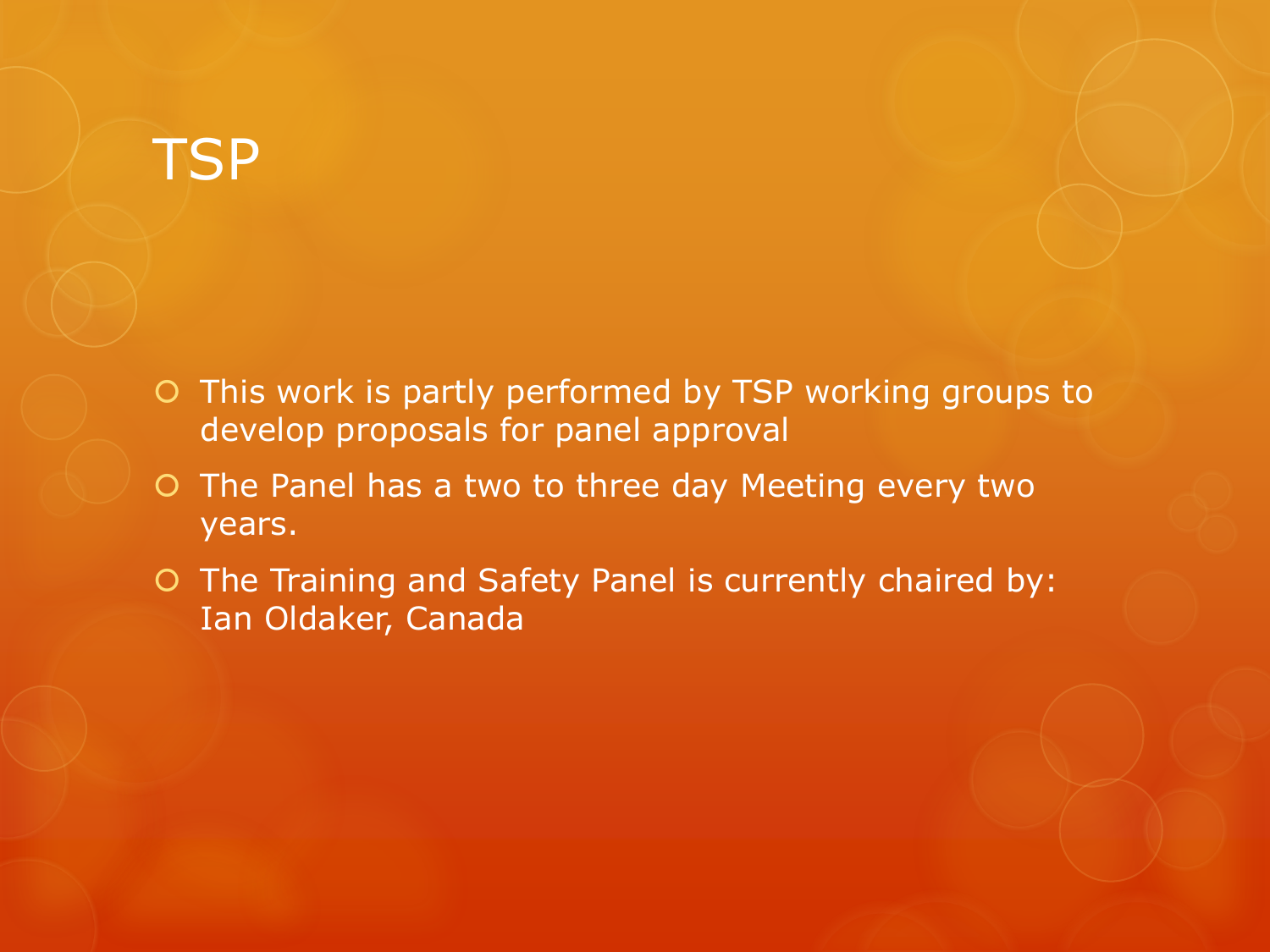#### The FAI Safety Expert Group Goals

Shall actively and systematically work to minimize the risk of participating in air sports by:

- Promoting the importance of establishing good safety practices in every aspect of FAI activities
- $O$  Facilitating the sharing of safety information between the various Air Sports Commissions, FAI Members (NACs) and OSTIV, identifying and promoting best practices
- Identifying and analyzing inhibitors and obstacles to avoid / prevent accidents and incidents in air sports
- Supporting and facilitating the development and implementation of effective incident and accident reporting systems
- Actively communicating developments and trends in air sports safety to FAI Members (NACs), Air Sports Commissions and OSTIV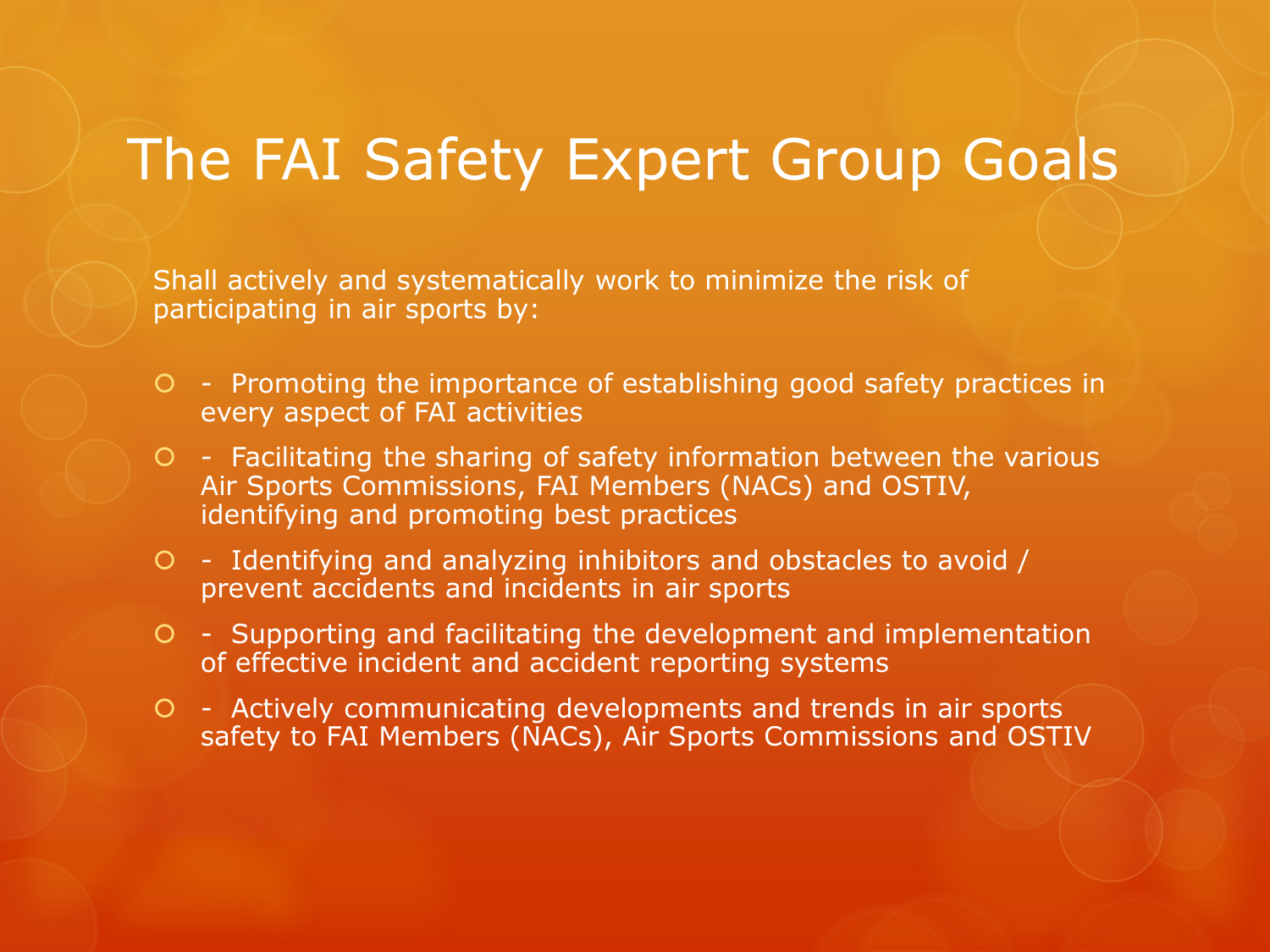### History of TSP

In the 1970s a small group of instructors/national coaches got together in Europe to discuss instructing and safety. It was a very ad-hoc get-together of three coaches from the UK, Denmark and Germany, and it came to be noticed by the instructing community through publishing of articles in one or two national magazines, e.g. *Sailplane and Gliding*.

After an invitation from the SSA, a number of "new" people came into the group, including one or two from Canada, the US, Australia, and several European countries. After the meeting in the US, the group's ad-hoc leader who was the UK national coach at the time, felt that the group should be associated with an international gliding organisation such as (the forerunner of) the IGC. They declined and said it was more appropriate to belong to OSTIV.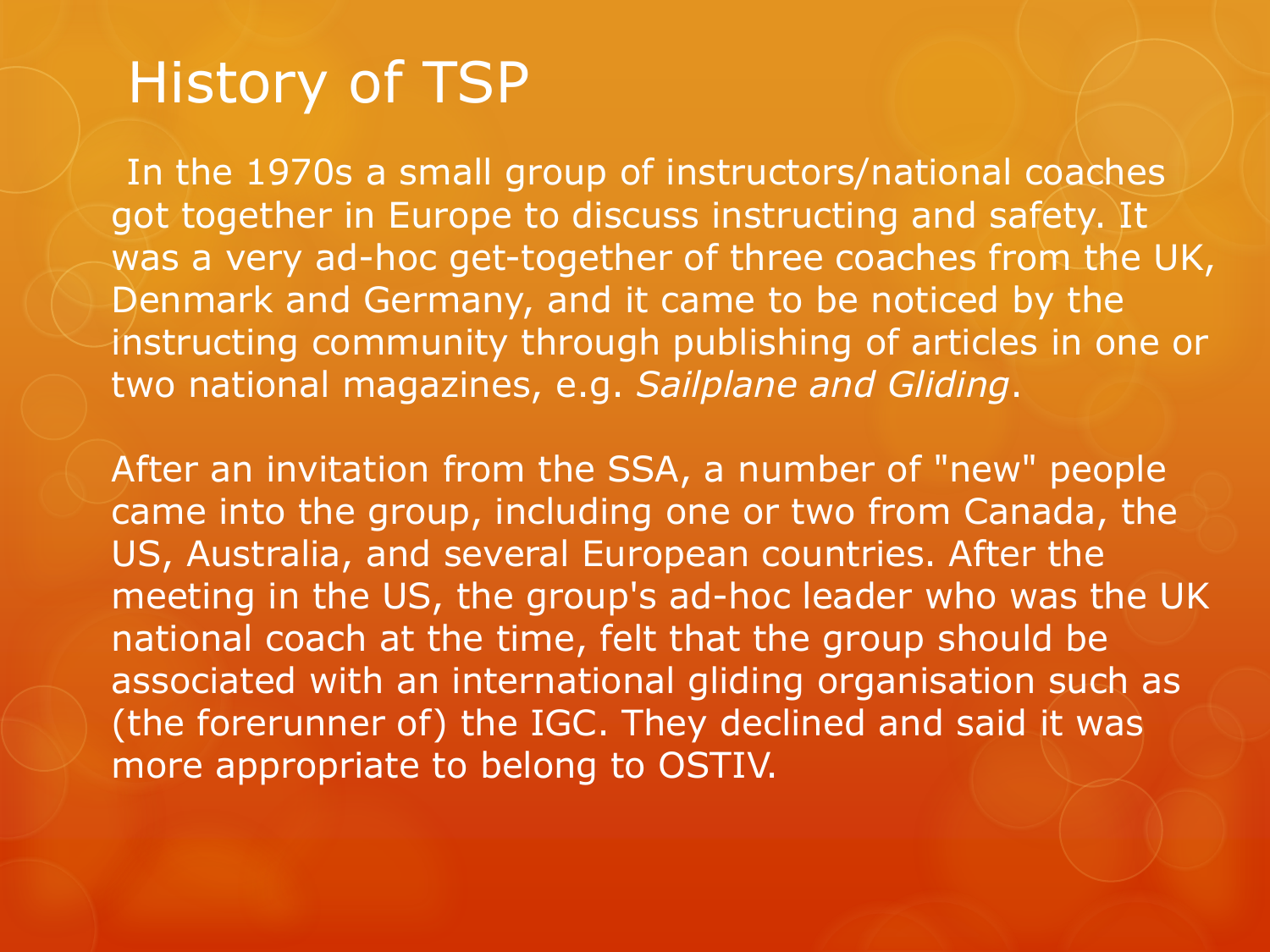There are other panels within OSTIV, including the Meteorological panel, and the Technical panel, the oldest. At about the same time, the Sailplane Development Panel(SDP) was made a member of OSTIV. Within the TSP, the leader (Bill Skull, the BGA's National Coach) then was named the chairman of the new panel, known as the Training and Safety Panel. He was succeeded by the Swedish national coach/director, Sakari Havbrandt, when Bill died of a sudden disease. Ian Oldaker, former Canadian Chairman of Flight Training and Safety for the Soaring Association of Canada took over from Sakari in Feb 2004, at the meeting held at that time in Atlanta in conjunction with the SSA Annual Convention.

Much of what comprises the updated materials in our Canadian training and safety programs has come from interactions with other experts at the TSP meetings/flying seminars. They are invaluable to maintaining our programs on a par with the best practices that are used elsewhere.